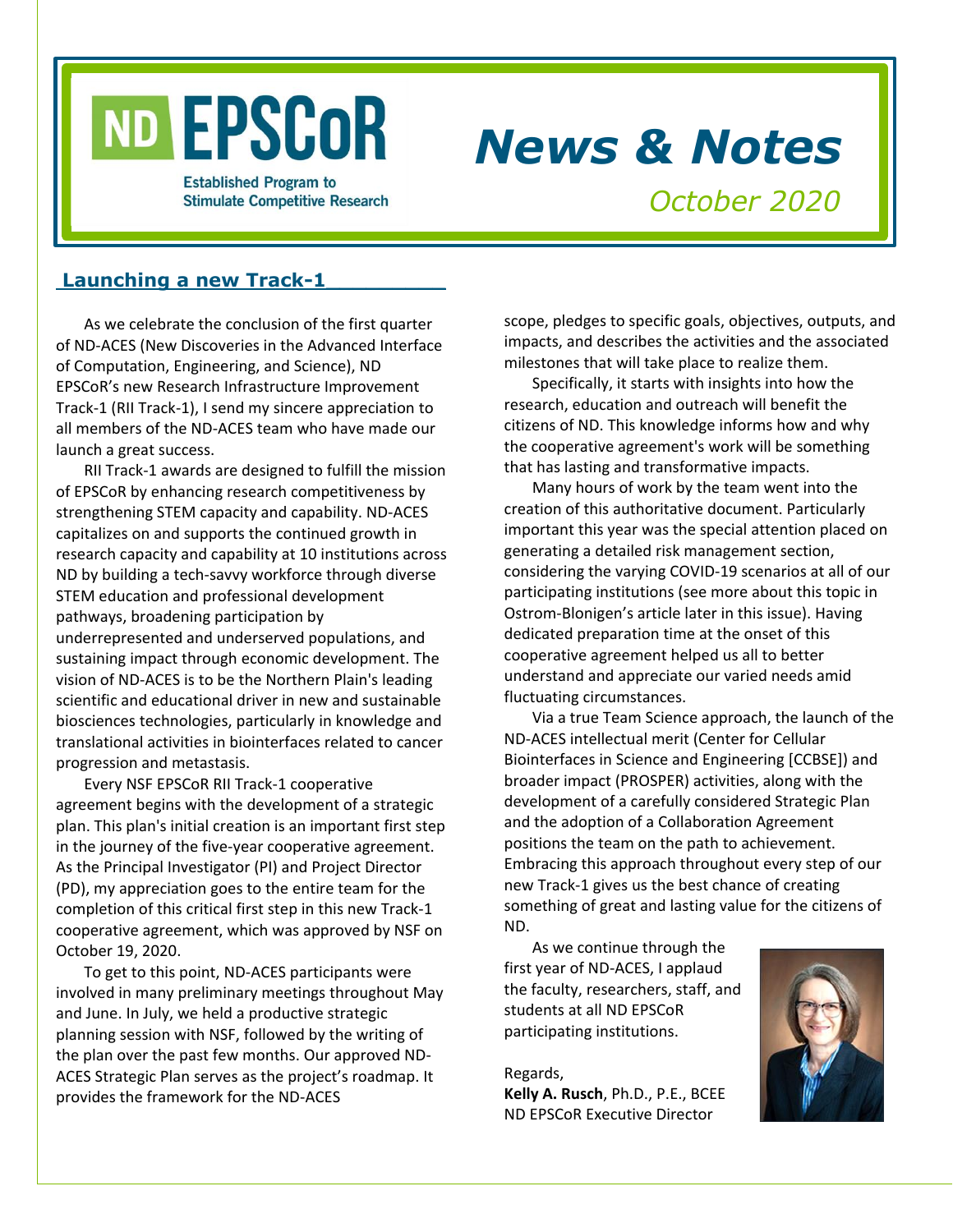# **The ND-ACES Computational Approaches Pillar\_\_\_\_\_\_\_\_\_\_\_\_\_\_\_**

Working collaboratively within the CCBSE, the ND-ACES Computational Approaches Pillar researchers will work alongside the Materials Design (spotlighted in our [August 2020 issue\)](https://www.ndepscor.ndus.edu/fileadmin/ndus/ndepscor/News_and_Notes_Newsletters/News_and_Notes_Newsletter_2020_August.pdf) and Cellular Systems (spotlighted in our [September 2020 issue\)](https://www.ndepscor.ndus.edu/fileadmin/ndus/ndepscor/News_and_Notes_Newsletters/News_and_Notes_Newsletter_2020_September.pdf) Pillars to develop predictive capabilities of cancer progression, a fundamental understanding of how biology interacts with materials, and design rules to make materials that predictably influence cells' behavior.

The Computational Approaches Pillar is co-led by **Dinesh Katti** (NDSU) and **Tao Yu** (UND). Team members include **Deniz Cakir** (UND), **Jerome Delhommelle** (UND), **Svetlana Kilina** (NDSU), **Lu Liu** (NDSU), **Trung Le** (NDSU), and the liaison from the Materials Design Pillar **Wenjie Xia** (NDSU). Tao Yu also serves as the liaison to the Cellular Systems Pillar. This pillar is supported by cyberinfrastructure experts and leads of the research university high-performance computing centers (HPCs), **Aaron Bergstrom** (UND) and **Dane Skow** (NDSU).



*The Computational Approaches Pillar comprises, from left to right, (top row) Dinesh Katti, Tao Yu, Aaron Bergstrom, Deniz Cakir, and Jerome Delhommelle, (row two) Svetlana Kilina, Trung Le, Lu Liu, Dane Skow, and Wenjie Xia.*

The Computational Approaches Pillar will use computational tools to investigate cells, materials, scaffold structures, and bio-interfaces from the length scale of atoms to cells and include artificial intelligence and machine learning. "We hope that these efforts will lead to in silico testbeds for the medical community to predict cancer progression and down the road to engineer new therapies," explained Katti.

According to Katti and Yu, The Computational Approaches Pillar plays a critical role in the project, with strong synergy with the Materials Design and Cellular Systems Pillars. "The Computational Approaches team will use and develop advanced computational tools and HPC platforms to create forecasting tools for predicting cancer progression and develop a fundamental understanding of mechanisms of cell-cell attachment and cell attachment to materials. The project will also involve the computational design of materials and tissue engineering scaffolds to achieve targeted properties that will predictably influence the behavior of cells that grow in the synthetic scaffolds," said Katti.

Support for this Pillar will come from the HPC centers at NDSU (Dane Skow) and UND (Aaron Bergstrom). Skow's areas of expertise include HPC; machine learning; and large volume, high-velocity data storage. Bergstrom's areas of expertise include HPC, artificial intelligence resources, and 3D/virtual reality. ND-ACES will also partially fund two Advanced Cyberinfrastructure Senior Research Education Facilitators, one at NDSU and one at UND and Cyberinfrastructure (CI) Assistantships (*see UND's call under Funding Opportunities*).

The Computational Approaches team is eager to engage in collaborative research across disciplines. Each of the three research pillars has liaisons to the other pillars. These liaisons ensure that the workflow is smooth and the project remains on track. Wenjie Xia, from the Materials Design Pillar, is a liaison to this team. "I am excited to work and collaborate with all the ND-ACES and Computational Approaches Pillar team members, including faculty and students, to achieve greater success. I hope that we will be able to make a whole new paradigm of material design via integration of experiments, computation, and modeling," he said.

Over the next five years of the ND-ACES project and beyond, the ultimate goal of the Center for Cellular Biointerfaces in Science and Engineering (CCBSE) is to expand interdisciplinary and transdisciplinary research in biointerfaces (the interface between engineered and biological materials) by using advanced research computing as a conduit for intellectual and translational advances. "I am looking forward to the collaborations and new cancer data, including electron microscopy images generated by the Cellular Systems and Materials Design Pillars," added Liu.

Ultimately, this pillar's research will highlight computational approaches as a powerful tool for leading discoveries in the biomedical field and supporting experimental research.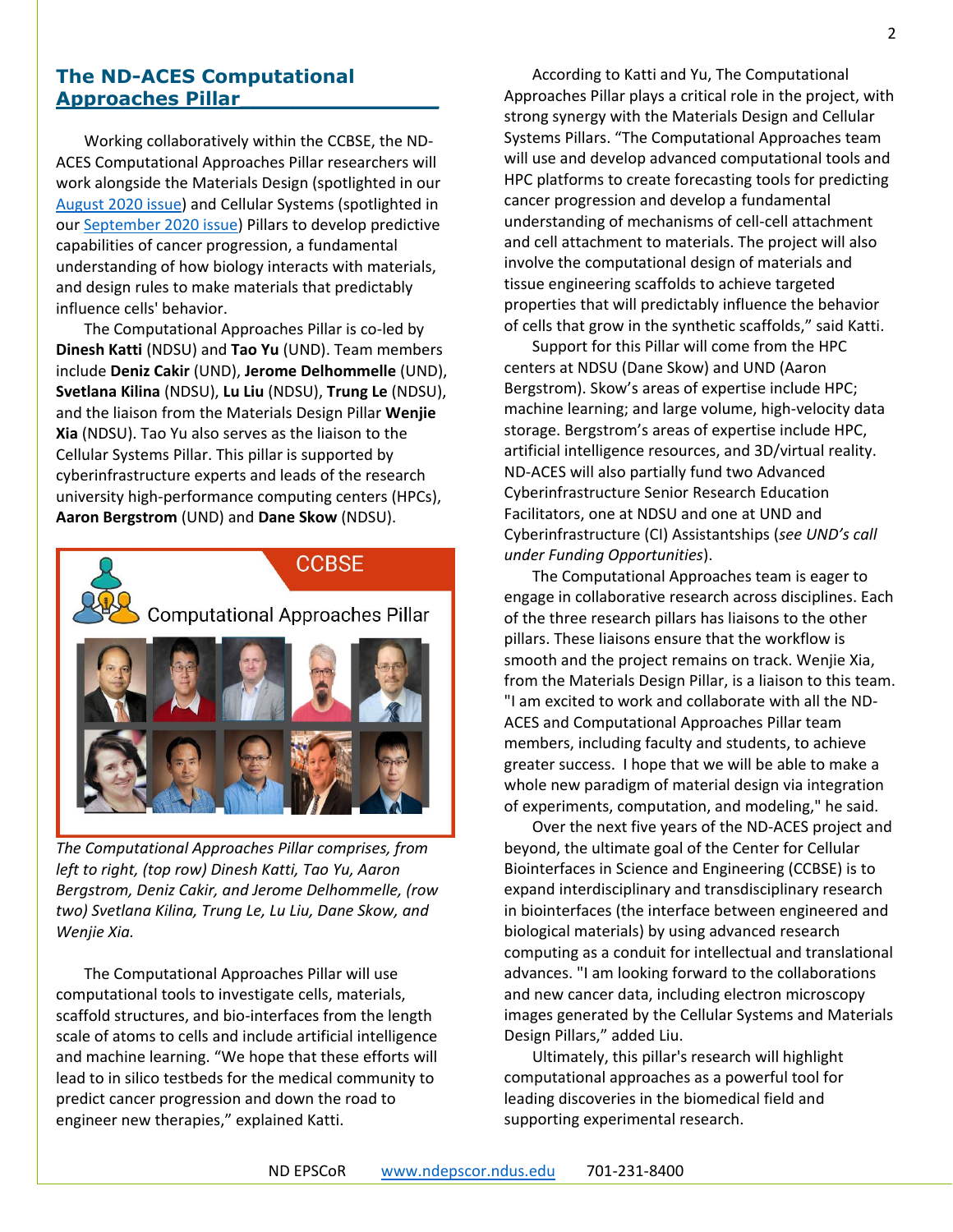## **ND-ACES Partnerships and Collaborations\_\_\_\_\_\_\_\_\_\_\_\_\_\_\_\_\_\_**

ND-ACES builds university-based scientific and translational research capacity to help drive the state's biosciences ecosystem's continued growth.

The ND-ACES STEM broader impact elements within, PROmoting Sustainable Partnerships in Education and Research (PROSPER), will be working simultaneously and synchronously to build a tech-savvy workforce through diverse STEM education and professional development pathways, broaden participation by underrepresented and underserved populations, sustain the ND-ACES' impact through the translation of research into the private sector, and communicate efforts to stakeholders and the citizens of ND.

# **PROSPER**

**PROmoting Sustainable Partnerships in Education and Research** *PROSPER stands for PROmoting Sustainable Partnerships in Education and Research.*

With a passion for all participants' personal, educational, and professional success, the PROSPER team focuses on implementing activities that benefit many ND communities. Partnerships and Collaborations is one of PROSPER's four elements, working together with all participants on numerous ND-ACES activities. News & Notes featured PROSPER's other three elements in recent editions: Education and Workforce Development was spotlighted in the [July 2020 issue,](https://www.ndepscor.ndus.edu/fileadmin/ndus/ndepscor/News_and_Notes_Newsletters/News_and_Notes_Newsletter_2020_July.pdf) Broadening Participation was spotlighted in the [August](https://www.ndepscor.ndus.edu/fileadmin/ndus/ndepscor/News_and_Notes_Newsletters/News_and_Notes_Newsletter_2020_August.pdf)  [2020 issue,](https://www.ndepscor.ndus.edu/fileadmin/ndus/ndepscor/News_and_Notes_Newsletters/News_and_Notes_Newsletter_2020_August.pdf) and Communication and Dissemination was spotlighted in the [September 2020 issue.](https://www.ndepscor.ndus.edu/fileadmin/ndus/ndepscor/News_and_Notes_Newsletters/News_and_Notes_Newsletter_2020_September.pdf)

The Partnerships and Collaborations component of PROSPER is led by **Kelly Rusch** (NDSU, PI/PD, and ND EPSCoR Executive Director), and co-led by **John Mihelich** (UND, Co-PI and Interim Vice President for Research and Capacity Building) and **Jean Ostrom-Blonigen** (ND EPSCoR, Co-PI and Project Administrator).

The Partnerships and Collaborations PROSPER element works with all ND-ACES personnel on efforts to increase professional relationships with industry and research collaborators. This initiative builds research infrastructure and strengthens ND's research competitiveness through the development of these partnerships and other collaborations.



*The PROSPER Partnerships and Collaborations element is led/co-led by, from left to right, Kelly Rusch, John Mihelich, and Jean Ostrom-Blonigen.*

PROSPER's Partnerships and Collaborations goal is to ensure sustained educational and economic impact beyond the project through broadened collaborations leading to new lines of inquiry and funding; increased private sector interactions addressing near- and longterm commercialization potential; expanded researcher and student internship opportunities bridging science and practice; and, implemented new knowledge and technology allowing ND to expand its economic base. This will be achieved by supporting participant interactions with collaborators and engaging with prospective partners. The team will also identify workshops, conferences, and mentoring opportunities that become available throughout the five years of the cooperative agreement.

According to Rusch, the team will facilitate a variety of activities that assist participants in forming partnerships and collaborations (particularly with industry in ND and the wider region) and promote ND's research competitiveness, innovation, and bioscience pathway development. "There is already a small and growing biosciences sector in the state for which our researchers will continue to cultivate relationships and partnerships. North Dakota also has a vast entrepreneurial ecosystem throughout the state that can provide a series of resources and programming for our researchers interested in advancing his/her understanding of moving fundamental discoveries into the private sector. Specifically, there are four entrepreneur/innovation centers, located in Bismarck, Jamestown, Fargo, and Grand Forks, that provide programming and resources through the InnovateND program house within the ND Department of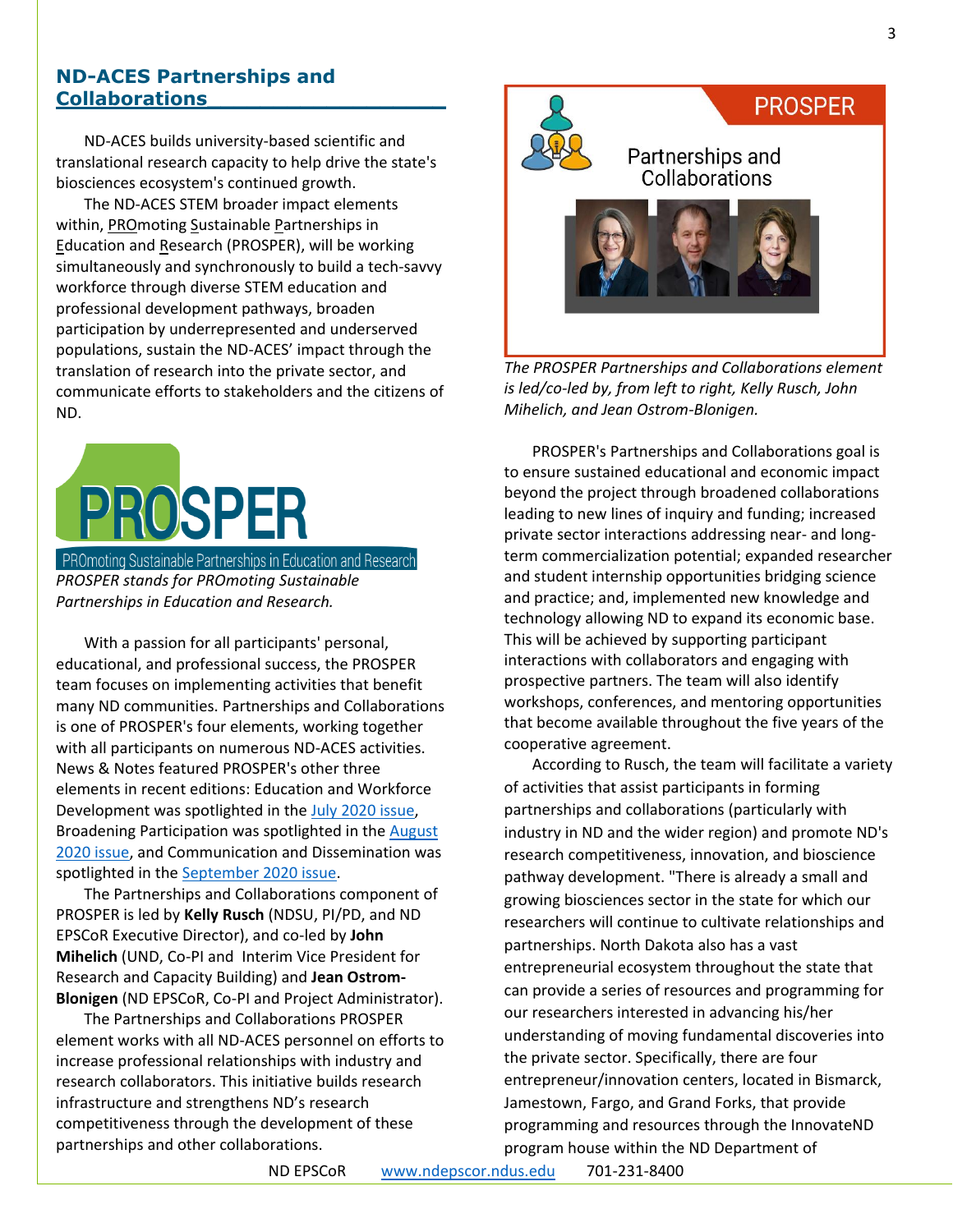Commerce." The Partnerships/Collaboration Leads will work with these entities and researchers to help identify opportunities and make connections that may result in expanding the ND-ACES partnership footprint within the state.

An example shared by Mihelich, which will occur during this first year, is to encourage ND-ACES participants to enroll in the Sustainable Heartland Accelerator Regional Partnership Hub (SHARPhub). "This NIH/STTR award (with partner institutions in Kansas, Nebraska, Oklahoma, North Dakota [through UND], and South Dakota) provides educational sessions and collaborative opportunities for the sharing of resources and best practices in the development of strong commercialization skills," said Mihelich.

"It's important to recognize that some of this expertise already exists in the academic institutions and communities throughout ND, but we can accomplish so much more by working together," Rusch stated.

Ostrom-Blonigen added that the team is working with the Communication and Dissemination team to develop a survey tool that will be used to establish a baseline for participants' existing partnerships and collaborations. Once established, this baseline will be used to monitor annual progress over the five years of the cooperative agreement.

# **Center for Regional Climate Studies publishes new research\_\_\_\_\_\_\_\_\_\_**

CRCS participants (Graduate student **Mohammad Hadi Bazrkar** [NDSU], Professor of Atmospheric Sciences **Jianglong Zhang** [UND], and Professor of Civil and Environmental Engineering **Xuefeng [Michael] Chu** [NDSU]) recently published a paper in Stochastic Environmental Research and Risk Assessment, titled "[Hydroclimatic aggregate drought index \(HADI\): a new](https://doi.org/10.1007/s00477-020-01870-5)  [approach for identification and categorization of](https://doi.org/10.1007/s00477-020-01870-5)  [drought in cold climate regions](https://doi.org/10.1007/s00477-020-01870-5)."

The research emphasizes the identification of drought as crucial to water resources management and planning. Previous drought indices have been developed, and their complexity and applicability vary. The key to this research is the development of a drought index that is capable of identifying drought and further customizing drought categorizations for cold climate regions like ND's. Specifically, a new hydroclimatic aggregate drought index (HADI) was

developed by coupling it with a grid-based hydrologic model and applying additional analysis.

The researchers are looking forward to pursuing more work in the development of predictive drought models. "Prediction means we essentially are going to make an identification based on the available data, and we're going to predict what will happen in the future, for example, predict 10 years in the future and draw the conclusion," said Chu.

"In this method, we consider precipitation, surface runoff, snowmelt, and soil moisture, which are very important, especially for a state like North Dakota," said Chu. Because of this, the HADI index will be helpful to the uniqueness of the Red River Basin. "We can see the importance of snowmelt and also the soil moisture condition for the agricultural economy. Clearly, they have a huge impact on crops," explained Chu.

# **Reflecting on collaboration: the journey of two Center for Sustainable Materials Science researchers\_\_\_\_\_\_\_\_\_\_\_\_\_\_\_\_\_\_\_\_**

From instructor to student, it has been a unique experience for one INSPIRE-ND (CSMS) researcher. University of North Dakota graduate student in analytical chemistry **Audrey LaVallie** first met **Alena Kubátová**, Professor of Analytical Chemistry at UND, while the two were CSMS faculty researchers collaborating on outreach activities for INSPIRE-ND.



*Audrey LaVallie (left) and Alena Kubátová (right) working together at UND.*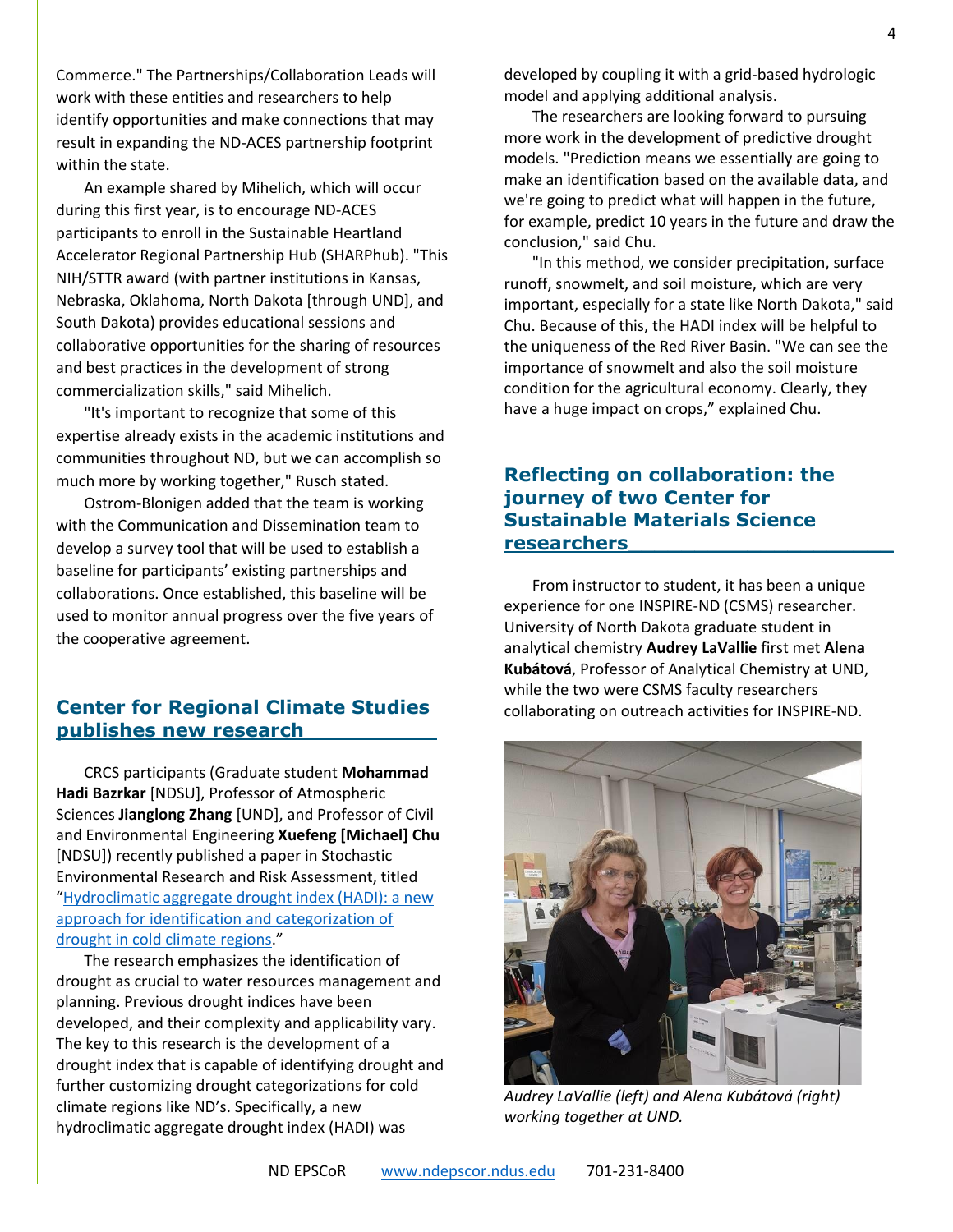"I was working at Turtle Mountain Community College (TMCC), and I had taught quite a few courses there. I always welcome something new, and we got into doing little research projects, especially with instrumentation, and I thought, you know, I think I need to know more about this," recalled LaVallie. That is what first started their work together.

By all accounts, it was Kubátová's outgoing and collaborative nature that sparked the success of their initial work together while LaVallie was a CSMS faculty researcher and Science and Math Instructor at TMCC.

According to Kubátová, she can remember first meeting LaVallie at an ND EPSCoR Annual Conference years ago, glinting many new professional and outreach opportunities for the pair. After first working together on the Research Experience for Undergraduates, the two researchers joined forces on continued outreach.

"It is important to recruit, to get strong students, and to promote an interest in science," said Kubátová. She enjoys having opportunities to establish relationships with various colleges, like TMCC. "I had done a little bit of work with instrumentation at Turtle Mountain, even though really Alena and her students had to come in and actually set things up and show me how some of this worked," said LaVallie.

The two continue to see outreach as being at the forefront of what they do and are making plans to continue these efforts after LaVallie graduates with her Ph.D. this spring. According to LaVallie, Kubátová works tirelessly at expanding opportunities for collaborative research, always asking fellow researchers on campuses across the state what was important to them and how they can help each other. "We share data and discuss it and brainstorm, and that's how our lab works - each of us is contributing," noted Kubátová.

What drew LaVallie to pursue a Ph.D. at UND was learning from Kubátová while collaborating from different institutions. "We kind of have the same philosophy. I knew I really love science, and I really want to get it out there to as many people as possible; it's a fantastic experience."

Now near the end of her studies, LaVaille has enjoyed her time as a graduate student in Grand Forks. She is currently working on two papers focusing on lignin characterization following subcritical treatment and fractionation using advanced mass spectrometric methods. Both of the papers are near submission.

Through years of ND EPSCoR research and outreach, Kubátová and LaVallie have developed longterm relationships and networks. "This opportunity, which we wouldn't get anywhere else, helps you learn very unique things. Many of these students now have

jobs in industry, and I think part of it is because they have had this experience," said Kubátová.

# **Mayville State University planning virtual STEM carnival\_\_\_\_\_\_\_\_\_\_\_\_**

By **Shireen Alemadi**, ND EPSCoR STEM Manager (right)

In early March 2020, **Jeni Peterson**, Education and Innovation Center Coordinator at Mayville State University, and **Andi Dulski-Bucholz**, the Center Director, were working with faculty, staff, and



students to get the final touches completed for their annual STEM Carnival set for April 13, 2020. In mid-March, things changed due to COVID-19, and it was determined that the STEM Carnival had to be postponed.

Everyone was hoping that by fall, conditions would allow the STEM Carnival to be rescheduled, and people could come to campus and experience all the engaging and fun, hands-on STEM activities. Unfortunately, that was not the outcome. The STEM Carnival will now be held as a virtual event.

"Mayville State University has remained hopeful that we would be able to deliver a quality STEM Carnival for the surrounding communities. As the pandemic progressed, we began brainstorming ways to reach just as many area students as we have in the past. With a virtual platform, I feel as though we can raise those expectations and reach out to students all across the state," Peterson said.



*The Mayville State University will offer a virtual STEM Carnival in lieu of an in-person event. The virtual STEM Carnival will have a variety of presenters.*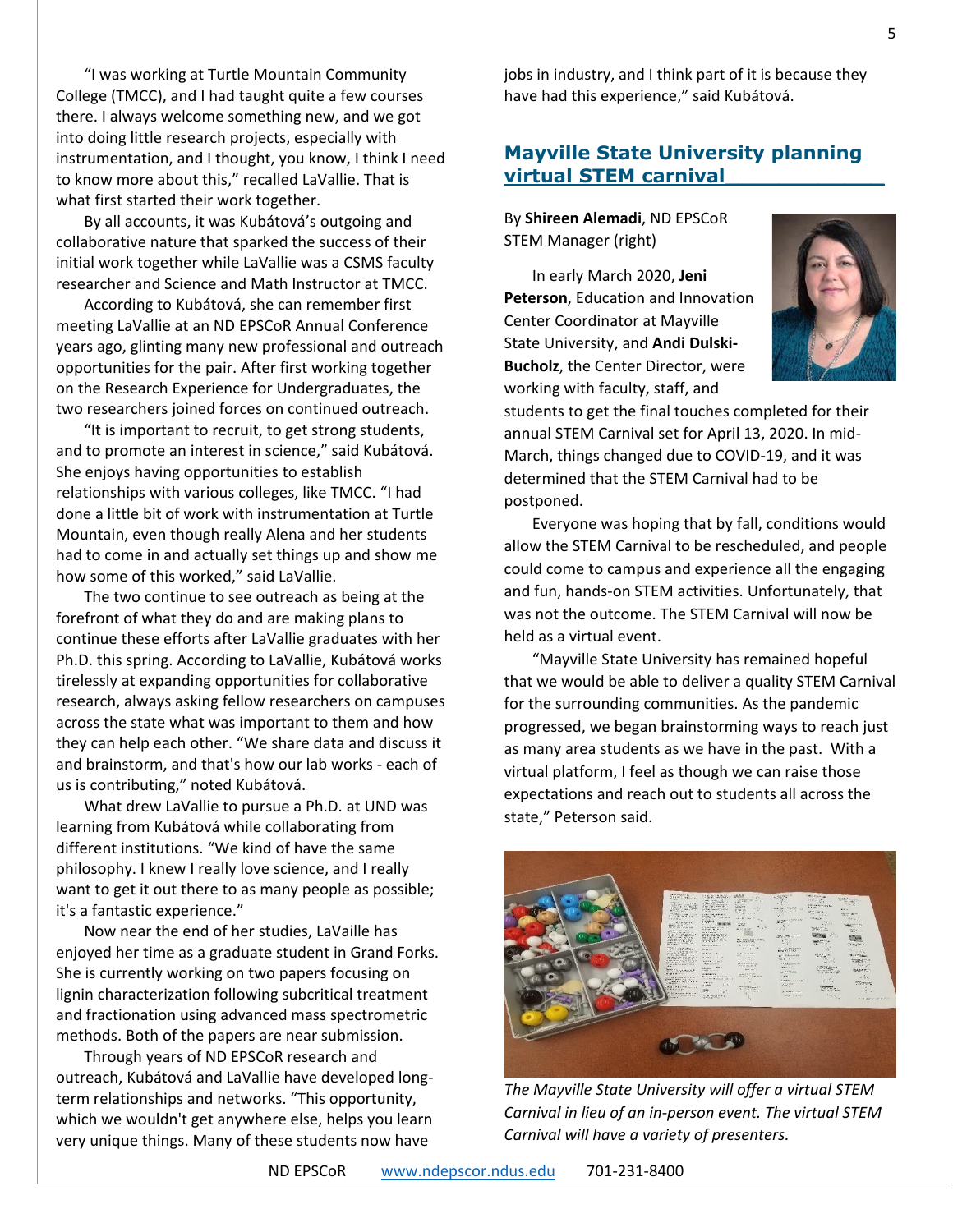

*Like those shown in the photo above, robots will be featured as a component of the virtual stem carnival.*

This event is partially funded by a \$6,000 K-12 STEM Outreach award that Dulski-Bucholz (PI) and Peterson received in Fall 2019 from ND EPSCoR. Because of this past spring's unprecedented circumstances, many awards were extended to allow recipients to complete their proposed activities, events, and research. "These unique circumstances allowed Mayville State University students and faculty to share educational activities that will actually bring further outreach of the funded activities to students and teachers through the virtual platform," added Dulski-Bucholz.

If you are interested in sharing a presentation for the STEM Carnival, [contact Jeni Peterson](mailto:jeni.peterson@mayvillestate.edu) for more information.

# **Pathways to successful Team Science – Part 1: developing a SWOT analysis and a risk management plan**

By **Jean Ostrom-Blonigen,** ND EPSCoR Project Administrator (right)

At the NSF's request, the ND-ACES team set time aside in May and June, prior to the July 1 start of our new EPSCoR RII Track-1 cooperative agreement, to develop a SWOT Analysis, a Risk Management Plan,



and a Collaboration Plan. This first article describes a SWOT Analysis and a Risk Management Plan. A second article, describing a Collaboration Plan, will appear in the December issue.

#### SWOT Analysis

This important tool outlines the strengths, weaknesses, opportunities, and threats (SWOT) of a project. Strengths and weaknesses are internal to the project; whereas, opportunities and threats are considered external to the project. In conducting a SWOT analysis, the team identifies its Strengths and Opportunities by recalling and recognizing the rationale that brought them together. Among ND-ACES' Strengths is that its participants form a strong team with diverse and relevant expertise, an established track record of collaborative efforts, and confidence in and belief of the importance of this project. An Opportunity for ND-ACES is its potential to build research capacity, expand the workforce, and stimulate industry growth in ND. Team strengths are important building blocks to realizing opportunities.

In the identification of Weaknesses and Threats, the team realistically identifies the issues it faces. An identified Weakness of ND-ACES is that the technical resources are not equal on all 10 participating campuses. Finally, an identified Threat to the ND-ACES project is the potential unfavorable impact of COVID-19.

#### Risk Management Plan

Linked to the SWOT Analysis, the Risk Management Plan identifies approaches the team will take to minimizes its Weakness and mitigate its Threats. Recognizing that technical resources are not equal across the project, ND-ACES participants **Aaron Bergstrom** (Advanced Cyberinfrastructure Manager for UND's Computational Research Center [CRC]) and **Dane Skow** (Executive Director for NDSU's Center for Computationally Assisted Science and Technology [CCAST]) will work with participants at the TCUs, MCU, and PUIs to develop additional accessibility options and alternative lines of access as determined necessary.

The ND-ACES plan for mitigating the Threat of COVID-19 to the project was developed under three NSF-recommended scenarios: 1) a new normal under which project activities continue without accommodations, but in conformity to new Personal Protective Equipment (PPE) standards; 2) a hybrid between a new normal and continued restrictions, which has the potential to slow the research, outreach,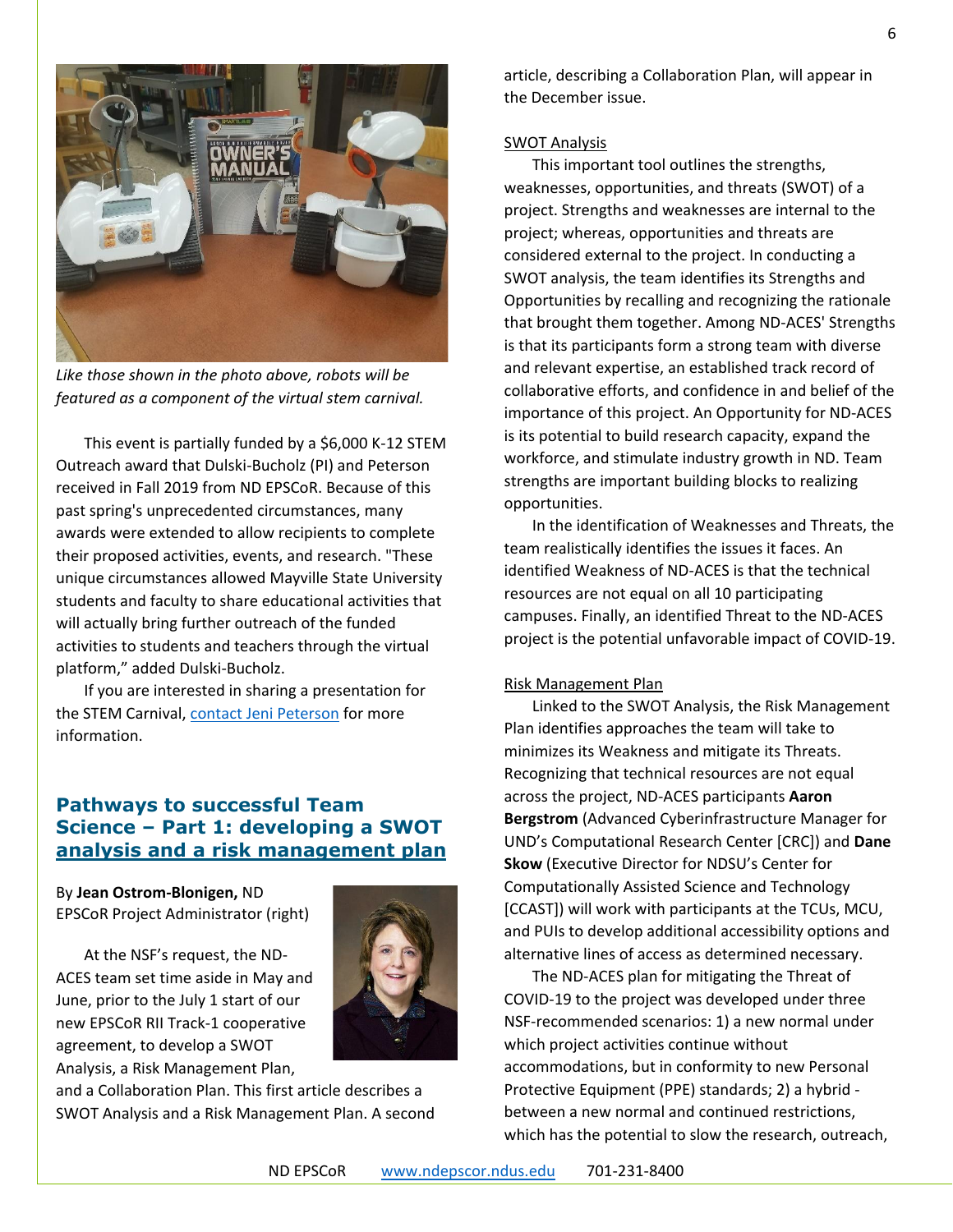and education activities and requires a case-by-case approach with accommodations applied as consistently across the campuses as possible; and 3) full restrictions during which in-person outreach is not possible and restricted access to facilities impedes research, which requires more frequent monitoring of activities with decisions regarding which will be postponed and which will be modified to occur remotely.

These important tools form the basis for strategic planning.

# **ND EPSCoR State Office makes STEM awards to participating institutions\_**

In its Fall 2020 STEM awards, the ND EPSCoR state office made 39 awards to six participating institutions totaling \$629,924; including 13 equipment awards to five campuses totaling \$411,917; three undergraduate research awards to two campuses totaling \$14,453; 18 preliminary data seed awards to two campuses totaling \$173,640; one K-12 outreach award totaling \$6,000; and four awards to three campuses for the development of online/virtual modules totaling \$23,914.

Participating campuses funding included: one award to Mayville State University for \$25,500; five awards to Minot State University totaling \$100,497; 15 awards to North Dakota State University totaling \$230,879; 16 awards to the University of North Dakota totaling \$234,918; one award to United Tribes Technical College for \$26,130; and two awards to Valley City State University totaling \$12,000. Please join the ND EPSCoR State Office in congratulating the individual awardees listed on ou[r Building STEM Capacity and](https://www.ndepscor.ndus.edu/serving-our-state/buiding-stem-capacity-and-competitiveness/)  [Competitiveness](https://www.ndepscor.ndus.edu/serving-our-state/buiding-stem-capacity-and-competitiveness/) and [Impact on Workforce](https://www.ndepscor.ndus.edu/serving-our-state/impactonworkforce/) webpages.

# **ND EPSCoR funding registration fees for students to present at the National Conference on Undergraduate Research\_\_\_\_\_\_\_\_\_**

Each year, the Council of Undergraduate Research (CUR) hosts the National Conference on Undergraduate Research (NCUR) to highlight all the great research conducted by undergraduate students across the

country. Recently, CUR announced the 2021 NCUR [conference](https://www.cur.org/what/events/students/ncur/2021/?utm_source=Email&utm_medium=Email&utm_campaign=InformZ&_zs=7Kwtb&_zl=BlfG2) will be a virtual event.

ND EPSCoR is excited to support student professional development in STEM and will fund the registration fee of 15 students (from ND EPSCoR participating institutions) who have their abstracts accepted by NCUR. Contact: [shireen.alemadi@ndus.edu](mailto:shireen.alemadi@ndus.edu) if you have questions about this opportunity.

#### Eligibility requirements for this grant:

1. Students need to email [ndepscor@ndus.edu,](mailto:ndepscor@ndus.edu) using the subject [NCUR Student Registration], and stating their interest in this opportunity.

2. Students must submit their abstracts to NCUR by November 1 (for Early Decision) or December 1 (the final deadline).

3. Students must register for NCUR by January 31, 2021 (if their abstract is accepted).

Conference grants will be awarded by priority. Priority for this grant:

• 1st priority to students who have not had the privilege of previously presenting their research in any other venue.

• 2nd priority to ND-ACES and INSPIRE-ND students.

• 3rd priority goes to all other students.

# **Gateway to Science-ND EPSCoR Partnership wraps up summer programming\_\_\_\_\_\_\_\_\_\_\_\_\_\_\_\_\_\_**

ND EPSCoR is proud to partner with **Gateway to Science**, and fall programming is now underway at with afterschool STEM Club, Girls Who Code, and one-day mini-camps. Fall is also when the [Gateway to Science](http://www.gatewaytoscience.org/) on the Go van usually begins putting on a lot of miles. As with everything in 2020, COVID-19 has introduced many new considerations for Gateway to Science as well as the schools served by its outreach programs. The STEMzone program, a carnival-style event set up in a school's gym, can be designed to fit an individual school's needs and space limitations. Gateway to Science is developing several new programs to offer educators, including STEM activity kits, workshop presentations in the classroom, virtual workshops, and online resources.

In addition to on-and off-site programming, Gateway to Science offers a STEM at Home section as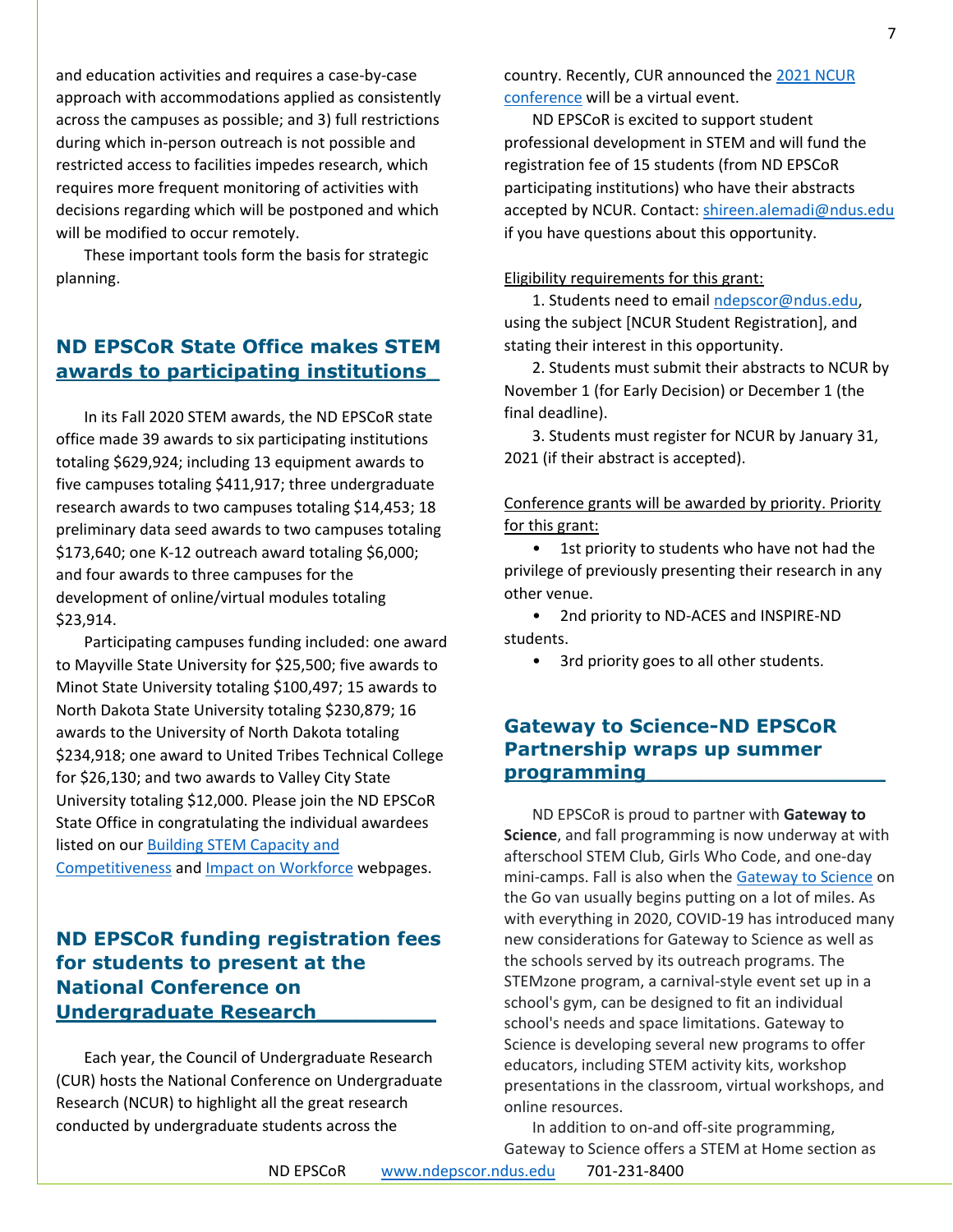well as a Resource Center for families and educators on its website. Students, parents, and teachers will find hands-on STEM activities to do at home or in the classroom, a list of recommended STEM books, and a wide variety of STEM-related websites.



*The Gateway to Science On the Go van brings STEM programming to schools and organizations across ND.*

Gateway to Science is North Dakota's science center. Its mission is to inspire the discovery of science through hands-on experiences. Gateway to Science fulfills its mission by operating an interactive exhibit gallery in Bismarck and developing and delivering mobile educational outreach programs across the state through the Gateway to Science on the Go van.

# **Awards and presentations**

#### Faculty Lectureship

**Dinesh Katti**, Professor of Civil and Environmental Engineering (NDSU) and ND-ACES Computational Approaches Pillar Lead, will be presenting "Materials Engineered Byte by Byte" at the 59th Faculty Lectureship at NDSU on October 27.

The Faculty Lectureship, one of the oldest and most prestigious of the University's awards, recognizes sustained professional excellence in teaching, scholarly achievement, and service among current faculty at NDSU. The Faculty Lectureship is conferred on an individual who has demonstrated excellence in all three areas. Congratulations Dinesh!

# **Funding opportunities**

#### Future Topics for NSF Convergence Accelerator Request for Information

The NSF Convergence Accelerator issued a Request for Information (RFI) for future topics. The RFI is the outset of the Convergence Accelerator's ideation process. Selected ideas will be asked to submit a conference proposal to further develop the proposed idea and to determine convergence research topics for 2022. Join the NSF Convergence Accelerator for an informational webinar on October 21 or 27, 2020 to learn about the program's ideation process, specifically focusing on the FY 2022 Request for Information (RFI) on future topics. [Registration links are available here.](https://www.nsf.gov/od/oia/convergence-accelerator/) Please [see the RFI](http://bit.ly/NSF-21-012) for more information. **Deadline: November 9, 2020.**

#### Track-1 ND-ACES: Emerging Area/Seed Award Proposals

ND EPSCoR seeks to provide \$26,000 in individual seed awards to new researchers from the NSF EPSCoR RII Track-1 New Discoveries in the Advanced Interface of Computation, Engineering, and Science (ND-ACES) participating institutions in areas of emerging high impact and transformative research related to the Center for Cellular Biointerfaces in Science and Engineering (CCBSE). For more information, pleas[e see](https://www.ndepscor.ndus.edu/fileadmin/ndus/ndepscor/SeedAwards/2020_ND-ACES_EMERGING_and_SEED_RFP.pdf)  [the RFP.](https://www.ndepscor.ndus.edu/fileadmin/ndus/ndepscor/SeedAwards/2020_ND-ACES_EMERGING_and_SEED_RFP.pdf) **Deadline: noon, November 16, 2020.**

### ND EPSCoR's Graduate Student Cyberinfrastructure (CI) Assistantship Program – UND only

ND EPSCoR's Graduate Student CI Assistantship program is designed to (1) increase student understanding of advanced research computing in hardware and software as it applies to their discipline; (2) provide additional support to faculty in the Center for Cellular Biointerfaces in Science and Engineering (CCBSE); and (3) provide student/faculty training at all ND EPSCoR-participating institutions on potential CI uses/benefits. Support will be available for one semester (Spring 2021 [January 16, 2021 – May 15, 2021]) for a one-half time assistantship in the UND Computational Research Center (CRC). Please see the [Request for Student Applications](https://www.ndepscor.ndus.edu/fileadmin/ndus/ndepscor/CI/UNDCIGRAsRFA2021.pdf) for more details. **Deadline: due to UND Office of Research and Sponsored Programs: 5:00 pm, November 10, 2020. Due to ND EPSCoR: noon, November 16, 2020.**